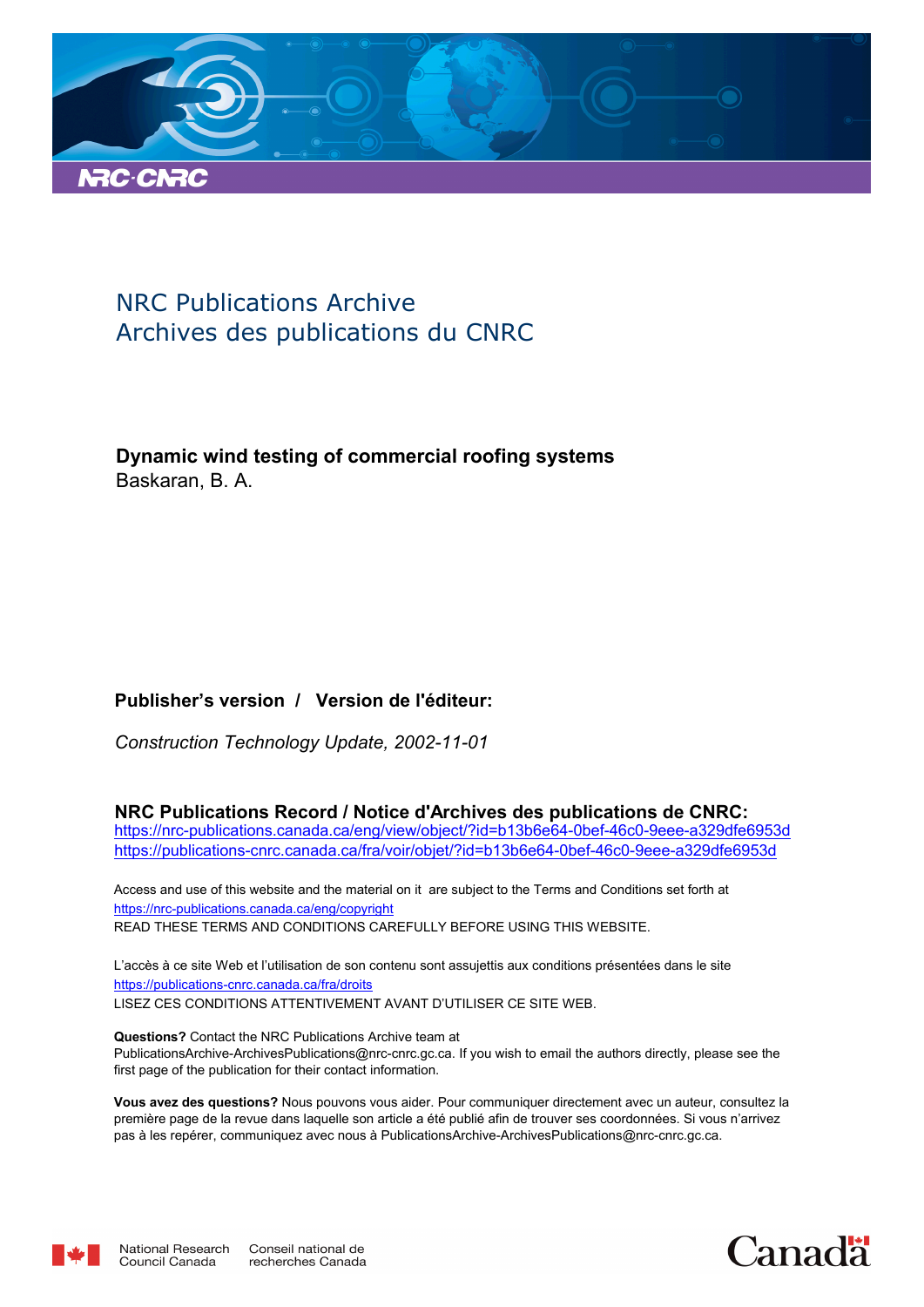## **RC CNRC**

#### Construction Technology Update No. 55

# **namic Wind Testing of nercial Roofing Systems**

#### *by A. Baskaran*

**Single-ply roofs (SPRs) behave differently than built-up roofs and a simple test method is needed to ensure that they perform well under dynamic wind conditions. This Update describes a new test protocol developed by an industry-supported consortium project led by NRC's Institute for Research in Construction.**

#### Wind Effects on Roofs

Wind damage is the reason for many roofing insurance claims but little is known about the performance in wind of the SPRs often installed on low-slope commercial and industrial buildings. However, it is known that SPRs react differently to wind effects than conventional built-up roofs.

Wind passing over and around a building with a low-slope roof (Figure 1a) exerts positive pressure on the windward wall, negative pressure (suction) on the leeward wall and the walls parallel to the flow direction, and suction over most of the roof area. The suction generated at any particular roof location depends on the wind speed, wind direction, turbulence intensity or gusts, building topography, building geometry and



**Figure 1a.** Wind-induced suction over a roof



**Figure 1b.** Commercial roofs, with their almost-flat profiles and low parapets, can experience high local suction pressures along the roof perimeter.

Published by nstitute for Research n Construct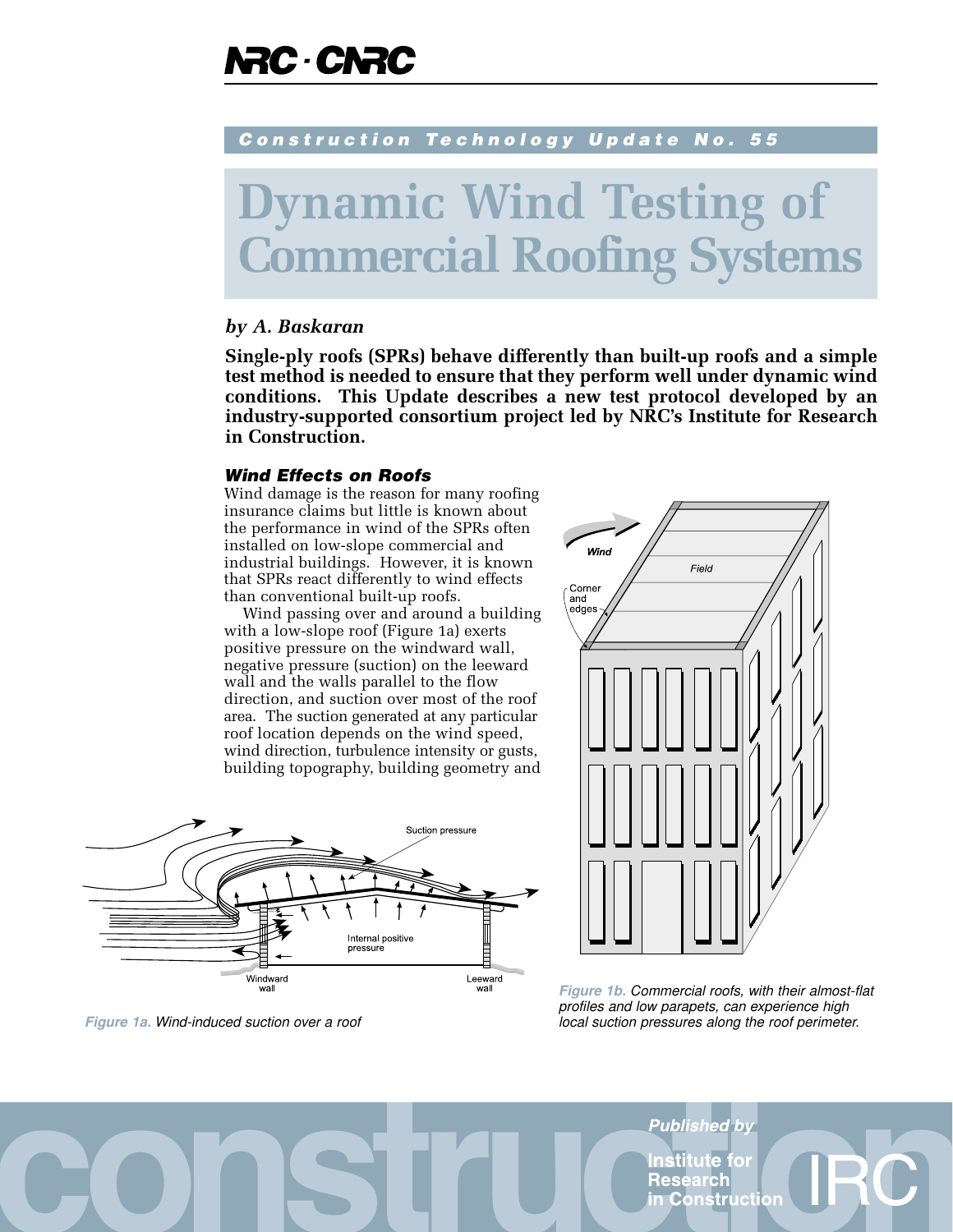

**Figure 2.** Wind effects on single-ply mechanically attached roof assemblies

architectural features, and varies with time. Commercial roofs, with their almost-flat profiles and low parapets, are likely to experience high local suction pressures along the roof perimeter (Figure 1b).

Waterproof membranes are attached to the structural roof deck using fasteners (Figure 2). The attachment locations are then overlapped with another membrane sheet and the upper and lower sheets seamed together. Wind-induced suction repeatedly lifts the membrane between the attachments and causes membrane elongation and billowing. The magnitude of the wind-induced suction and the membrane's elastic properties determine the extent of billowing.

Each roof component contributes resistance to the wind uplift force as illustrated by a force-resistance link diagram (Figure 3). All resistance links must remain connected for the roofing system to be durable and remain in place. Failure occurs when the wind uplift force is greater than the resistance of any one of these links. For example, the roof

assembly is considered to have failed when a fastener (link 4) pulls out from the deck even though the membrane and its seams are in good condition. Similarly, failure is

considered to have occurred when a seam (link 2) opens under gusting wind while other components remain intact.

#### Testing and Certification of SPR Roofs

When designing a new roof, the designer consults a building code to determine the design wind pressure for the geographic location and selects a roofing system and details (such as fastener spacing) appropriate

for the local climatic wind conditions. To establish reliability, manufacturers of SPR systems test samples in accordance with standard methods to certify the systems will be able to withstand design wind loads; however, existing test methods have limitations.

#### **North American Test Methods**

Existing certification standards used in North America to assess wind uplift ratings of SPR systems include those issued by Factory Mutual (FM)<sup>5</sup> and Underwriters' Laboratories.<sup>7</sup> Although easy to apply, these standards were developed for built-up roofing and do not simulate the dynamic wind conditions that generally cause mechanically fastened SPR roofs to fail.

#### **European Test Methods**

The common European testing method (European Union of Agrément – UEAtc)<sup>4</sup> simulates actual wind conditions better than North American tests and, as a result, produces better estimates of actual wind uplift resistance of roofs. It uses a pressure load cycle based on meteorological data to simulate dynamic wind loading and accounts for size and edge effects, but the procedure is very timeconsuming. For example, one UEAtc cycle with 1415 gusts

takes nearly 3 hours to complete, and it can take as long as 50 hours for a full investigation.

**Figure 3.** Force-resistance link diagram of single-ply

roofs

Wind force

1

 $\overline{c}$ 

3

 $\overline{4}$ 

5

6

 $\overline{7}$ 

Membrane

Seam

Plate

Fastener

Insulation

Vapour

barrier

Deck

Resistance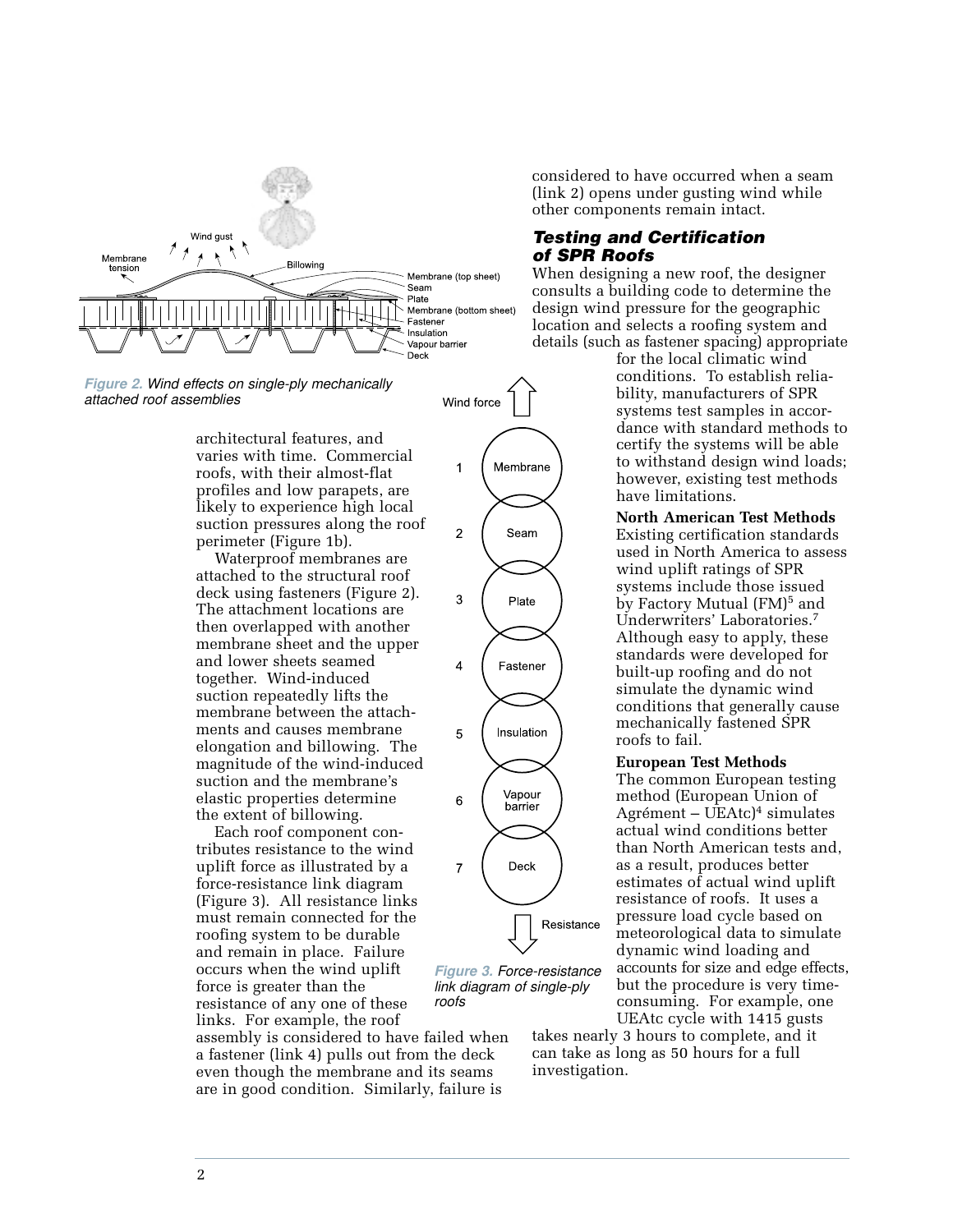

**Figure 4.** Wind tunnel model

#### SIGDERS Test Protocol

To develop a more effective test method for certifying mechanically fastened SPR systems, IRC formed a consortium called SIGDERS (Special Interest Group for Dynamic Evaluation of Roofing Systems).

The first phase of the research was the full-scale wind tunnel testing of SPR systems with PVC and non-reinforced EPDM membranes (Figure 4). Both steady and gusty wind conditions were simulated and pressures measured at a number of locations to observe the fluctuations experienced by an SPR.



**Figure 5.** Wind pressure distributions measured from the wind tunnel on full-scale roofs

#### **The goal of the SIGDERS project was to develop a test method that would:**

- mimic real wind effects
- achieve failure modes observed under real conditions
- be easier to apply in the laboratory than existing tests
- allow for variation in roof design
- produce results quickly
- meet most North American building code requirements

The typical mean wind pressure distributions for both normal and oblique winds are shown in Figure 5. Wind-induced pressures are negative (suction) and higher near the edges and corners than they are at the field of the roof. The tests showed that EPDM experiences a higher mean pressure than PVC for both normal and oblique wind conditions.

Based on the wind tunnel results, a review of existing standards, and computer simulations, and using IRC's Dynamic Roofing Facility (DRF), IRC researchers devised a test loading procedure that allows a roofing system to be tested at any design wind pressure. This procedure,<sup>3</sup> represented in Figure 6, includes eight loading sequences

> in which a roof system is subjected to simulated gusts. The loading sequences are grouped into five different levels (Levels A to E).

There are two groups of cycles at each test level: Group 1 cycles, which simulate *wind-induced suction* over a roof assembly, and Group 2 cycles, which simulate the *effects of exterior wind fluctuations* combined with a constant interior pressure on a building. Each group consists of four loading sequences in which the pressure level alternates between zero and a fixed pressure. Allowable internal pressure variations are explicitly specified in recent North American wind standards and the National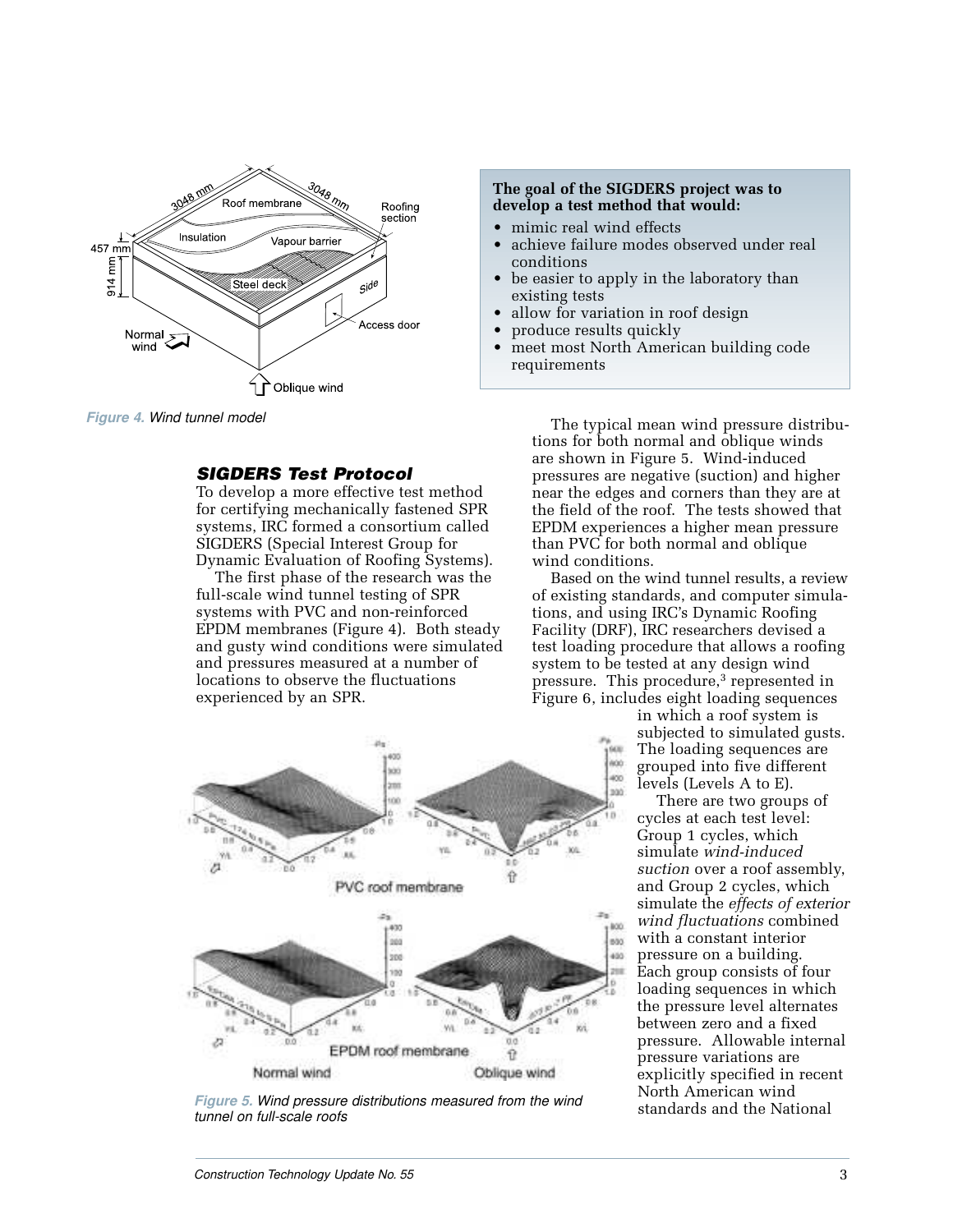

**Figure 6.** SIGDERS dynamic wind load cycle

Building Code (NBC), $1,6$  and are taken into account in the SIGDERS test protocol.

Each loading sequence is performed at a pressure that is a percentage of the design wind pressure stipulated by applicable building codes and standards for a given type of building and a particular location, starting with lower pressures and increasing gradually with each level. For example, the Level A tests include one sequence of 400 cycles (gusts) at 25% of the design wind pressure, another sequence of 700 cycles at 50% of the design wind pressure, and so on, for a combined total of 2,200 cycles.

To evaluate the ultimate strength of the roofing system, testing begins at Level A. If all the resistance links (Figure 3) remain connected, the roof is considered to have "passed" and obtains a rating. Testing then proceeds to the next level, where the pressure is increased (see Figure 6).

#### Comparison of Test Protocols

IRC's Dynamic Roofing Facility, used in the development of the SIGDERS loading cycle, permitted a comparison of the results obtained using the SIGDERS loading cycle with the results from both the UEAtc and FM procedures. Table 1 compares the test parameters and attributes of the  $\text{FM},^5$  UEAtc<sup>4</sup> and SIGDERS<sup>2</sup> test protocols. As shown in the table, the SIGDERS dynamic test protocol for SPRs produces failure modes similar to UEAtc, but has several additional benefits, such as the consideration of membrane flutter and the completion of tests in much less time.

#### Benefits of the SIGDERS Test Protocol

Support for the SIGDERS project by the roofing industry reflected a genuine need for new methods to ensure that roofing systems can perform in high, gusting winds.

The new test protocol overcomes the limitations of current test methods. It has been submitted to the Canadian Standards Association for consideration as a national standard for Canada. It is likely that other jurisdictions in North America will benefit from this research as well. The test protocol will provide manufacturers with assurances that their products have been effectively tested and building owners with roofs that have longer service lives.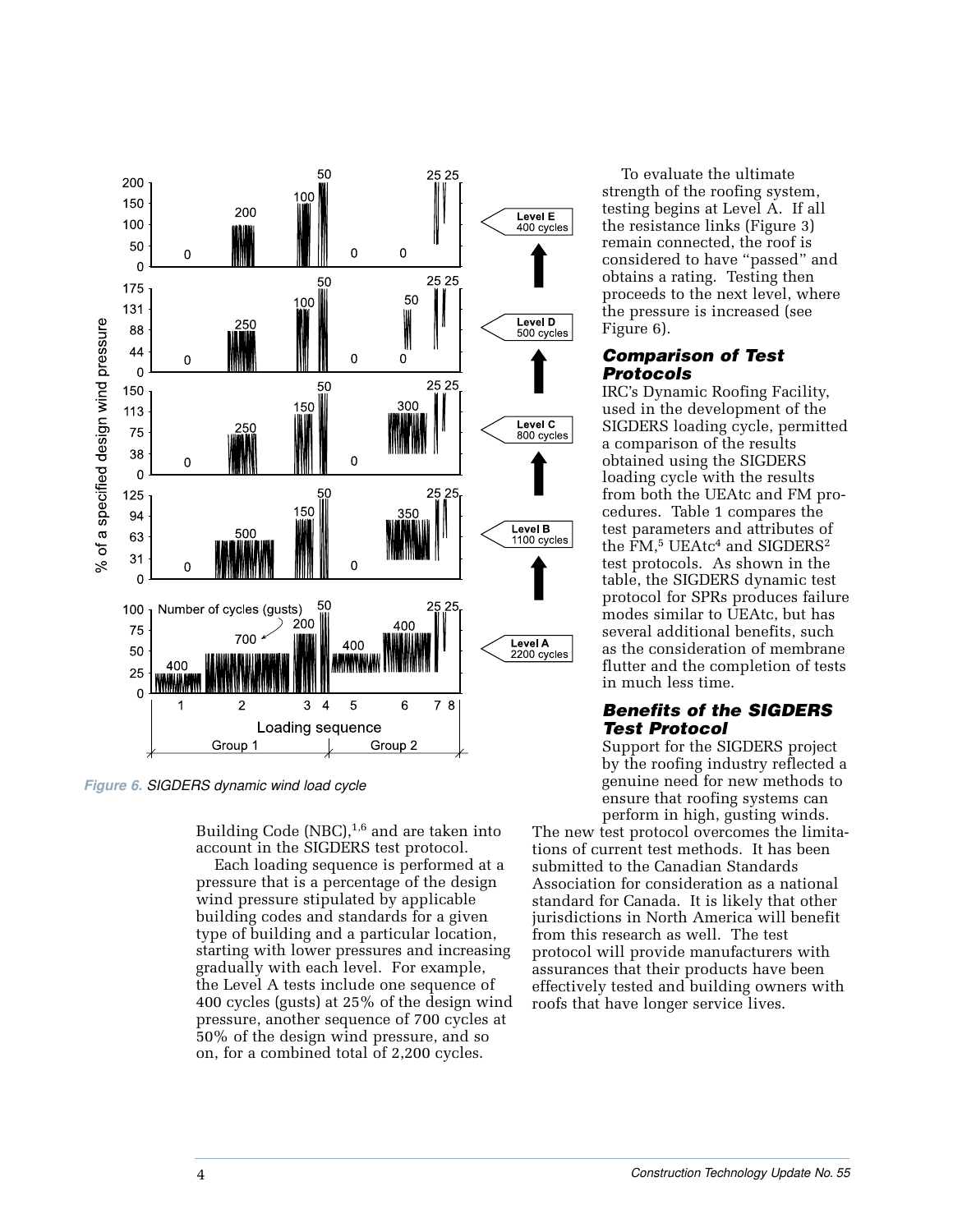| <b>Parameter</b>                                               | <b>FM</b>            | <b>UEAtc</b>            | <b>SIGDERS</b>                  |
|----------------------------------------------------------------|----------------------|-------------------------|---------------------------------|
| Source data                                                    | N/A                  | Wind climatic<br>data   | Roof pressure<br>time histories |
| Relationship with wind speed                                   | Yes                  | No                      | Yes                             |
| Relationship with applicable<br>codes and standards            | No                   | No                      | Yes                             |
| Internal pressure                                              | No                   | No                      | Yes                             |
| High-frequency fluctuations                                    | No                   | Yes                     | No                              |
| Membrane flutter                                               | No                   | No                      | Yes                             |
| Testing time*                                                  | $< 0.5$ hours        | 55 hours                | 5 hours                         |
| Maximum number of gusts                                        | N/A                  | N <sub>0</sub>          | 5000                            |
| Low-intensity gusts<br>(<40\% of test pressure)                | N/A                  | 71% of test cycles      | 18%                             |
| Medium-intensity gusts<br>$(40-75\% \text{ of test pressure})$ | N/A                  | 28% of test cycles      | 68%                             |
| High-intensity gusts<br>(>75% of test pressure)                | N/A                  | 1% of test cycles       | 14%                             |
| Correction for temperature                                     | No                   | Yes                     | No                              |
| Correction for specimen size                                   | No                   | Yes                     | Yes                             |
| End product                                                    | Static<br>evaluation | Fastener<br>design load | Dynamic<br>evaluation           |
| *Varies according to roofing system                            |                      |                         |                                 |

**Table 1.** Features of the FM, UEAtc and SIGDERS test methods

Recently, SIGDERS released a report<sup>2</sup> describing the procedures for using the dynamic load cycle and installing the roof assembly, and reporting the test data. Once the SIGDERS test protocol becomes a national standard, manufacturers will be able to have their products tested, and after certifications are obtained, designers will be able to specify SPRs that meet the SIGDERS test requirements.

#### Summary

Developed by IRC in cooperation with manufacturers, building owners and roofing associations, SIGDERS is a new test protocol for easily evaluating the ultimate strength of flexible membrane roofing systems under dynamic wind conditions. Once implemented as a national standard, the protocol will contribute to improved predictability and service life of these roofing systems.

#### References

- 1. ASCE. "Minimum Design Loads for Buildings and Other Structures." ASCE Standard 7–98, American Society of Civil Engineers, Reston, VA, 1997, p. 13.
- 2. Baskaran, A. and Nabhan, F. "Standard Test Method for the Dynamic Wind Uplift Resistance of Mechanically Attached Membrane Roofing Systems," Internal Report IRC-IR 699, National Research Council of Canada, Institute for Research in Construction, Ottawa, 2000.
- 3. Baskaran, A. and Chen, Y. "Wind Load Cycle Development for Evaluating Mechanically Attached Single-Ply Roofs," Journal of Wind Engineering and Industrial Aerodynamics, Vol. 77-78, 1998, pp. 83-96.
- 4. Baskaran, A. and Lei, W. "A New Facility for Dynamic Wind Performance Evaluation of Roofing Systems." Proceedings of the Fourth International Symposium on Roofing Technology, NRCA/NIST, Washington, DC, 1997, pp. 168-179.